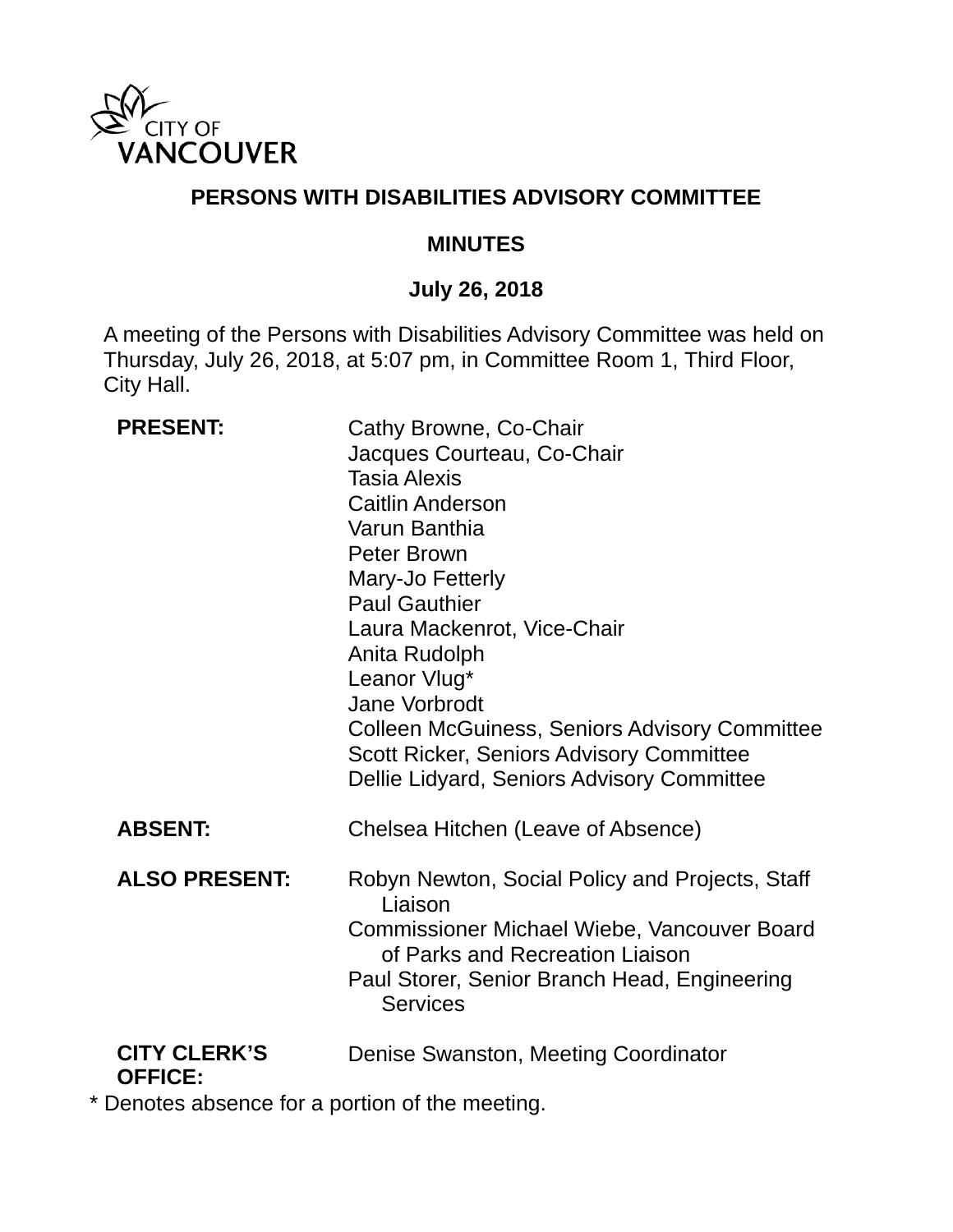#### **Leave of Absence Requests**

MOVED by Varun Banthia SECONDED by Peter Brown

> THAT the Persons with Disabilities Advisory Committee approve a leave of absence for Chelsea Hitchen, for this meeting.

CARRIED UNANIMOUSLY (Leanor Vlug absent for the vote.)

#### **Approval of Minutes**

MOVED by Cathy Browne SECONDED by Anita Rudolph

> THAT the Persons with Disabilities Advisory Committee approve the Minutes from the meeting of May 10, 2018, as circulated.

CARRIED UNANIMOUSLY (Leanor Vlug absent for the vote.)

### **1. Motion – Oakridge Redevelopment**

Laura Mackenrot, Vice-Chair, Transportation subcommittee, noted that Varun Banthia, will now be acting as Chair of the Transportation subcommittee; the two provided an introduction to the motion.

The Committee felt frustrated that they had not been consulted with in advance of, or during the park design phase. It was suggested that the Committee consider having a Persons with Disabilities Advisory Committee (PDAC) representative on the Urban Design Panel.

Following discussion, it was,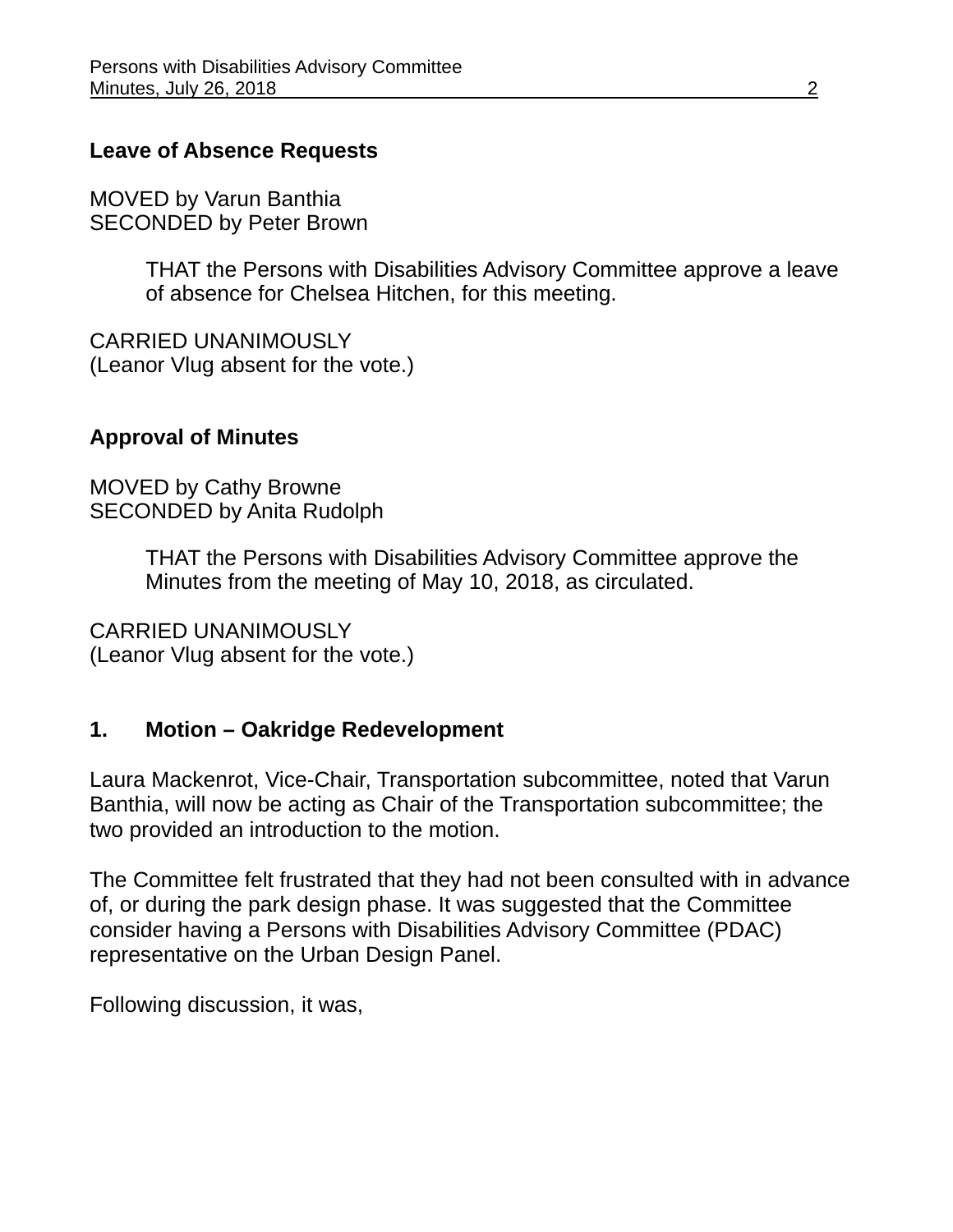MOVED by Varun Banthia SECONDED by Mary-Jo Fetterly

### WHEREAS:

- 1. The City of Vancouver has designated the area around 41st Avenue at Cambie Street (henceforth referred to as "Oakridge") as a Municipal Town Centre – one of 17 regionally-significant urban  $centres<sup>1</sup>$  $centres<sup>1</sup>$  $centres<sup>1</sup>$ .
- 2. The City of Vancouver has designated Oakridge a Frequent Transit Development Area – an area of concentrated growth and higher density1.
- 3. The redevelopment at Oakridge will feature a nine-acre public park to be operated by the Vancouver Board of Parks and Recreation<sup>[2](#page-2-1)</sup>.
- 4. Oakridge will be one of the larger redevelopments in the history of the City of Vancouver<sup>[3](#page-2-2)</sup> and upon completion is expected to attract  $42$ million visitors per year<sup>[4](#page-2-3)</sup>.
- 5. A vast number of persons with disabilities will frequent the park, community centre, public library, and other critical social services slated to open within the Oakridge redevelopment.

THEREFORE BE IT RESOLVED THAT the Persons with Disabilities Advisory Committee (PDAC) recommends the following:

- A. THAT the Vancouver Board of Parks and Recreation install a ramp leading to the park and amenities on the second floor of the redeveloped Oakridge Municipal Town Centre in order to accommodate the expected high volume of persons with mobility challenges, including seniors and persons with strollers.
- B. THAT the City of Vancouver, along with its associated entities of relevance, conduct meaningful consultations with persons with

 <sup>1</sup> Cambie Corridor Phase 3 Open House Boards, City of Vancouver

<span id="page-2-1"></span><span id="page-2-0"></span><sup>&</sup>lt;sup>2</sup> Oakridge Park Open House Boards, City of Vancouver<br><sup>3</sup> Oakridge Centre Redevelopers Say They're Building a Mini-City", Vancouver Courier

<span id="page-2-3"></span><span id="page-2-2"></span><sup>&</sup>lt;sup>4</sup> Massive Oakridge Project Means More Bikes, Drivers, Transit", Vancouver Courier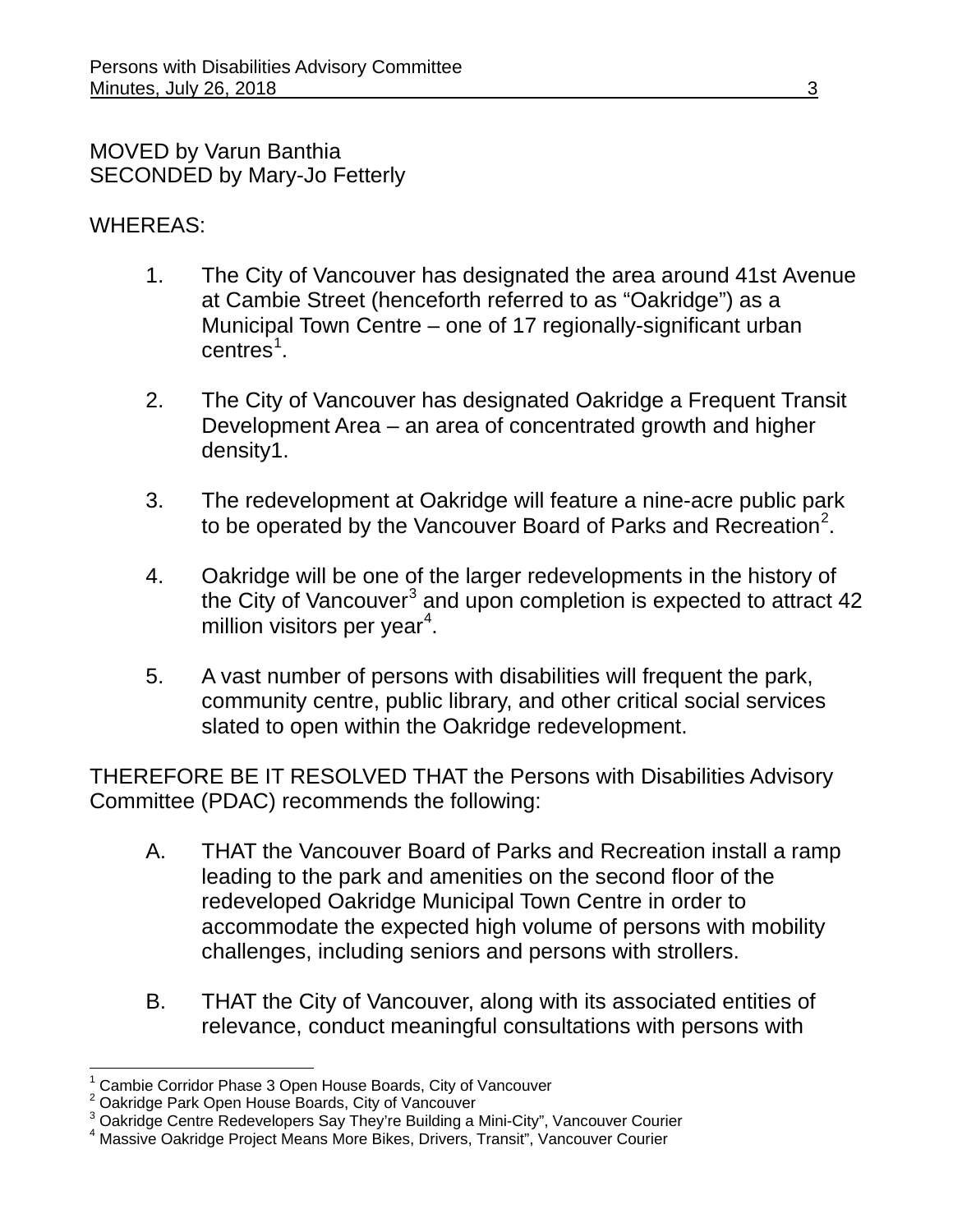disabilities, seniors and persons with strollers, (i.e. PDAC, the Seniors Advisory Committee and the Children, Youth and Families Advisory Committee), to ensure that this strategically important development is accessible to persons of all ages and abilities.

CARRIED UNANIMOUSLY (Leanor Vlug absent for the vote.)

### **2. Motion – Greater Collaboration between Metro Vancouver Municipalities**

Mr. Banthia, provided a summary of the origin of the motion, noting that having consistency in streetscapes when traveling between local municipalities would be of great help to persons with disabilities, and the public in general, in terms of navigating and wayfinding.

Following discussion, it was,

MOVED by Peter Brown SECONDED by Anita Rudolph

> WHEREAS an entity charged with the coordination of studies on, and implementation of, accessible street design across all Greater Vancouver municipalities could maximize the efficiency of research and consultation, and accelerate and streamline the delivery of safe streets and pedestrian pathways for persons with disabilities.

THEREFORE BE IT RESOLVED THAT the Persons with Disabilities Advisory Committee recommends that Vancouver City Council, through its role on the Mayors' Council on Regional Transportation, urge TransLink's Regional Transportation Advisory Committee to create a subcommittee charged with the coordination of research and consultation on the implementation of accessible streets and pedestrian pathways design across all Greater Vancouver municipalities in order to accelerate the delivery of safe streets and pedestrian pathways for persons with disabilities in a consistent manner.

CARRIED UNANIMOUSLY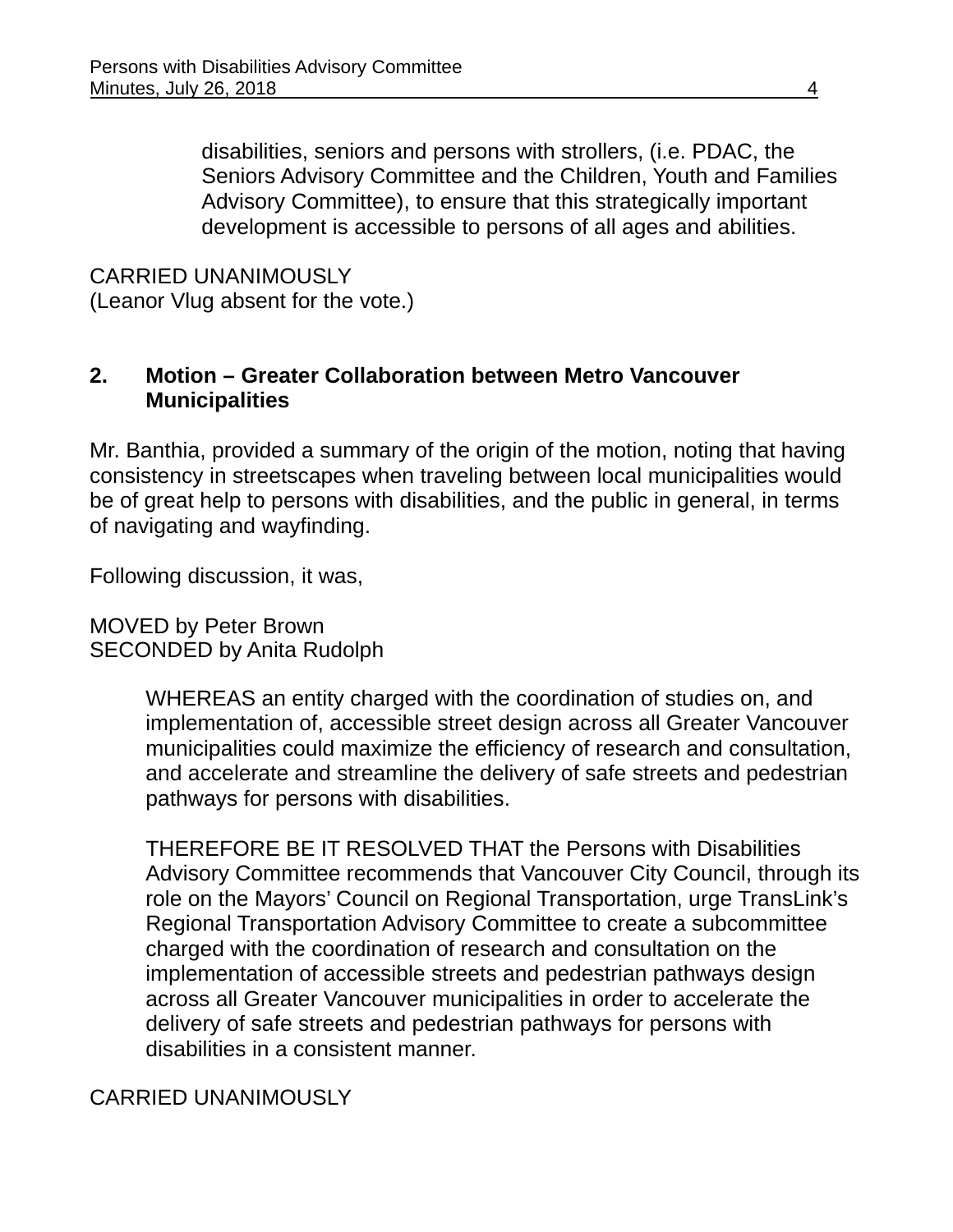# **3. Accessible Path of Travel Policy Review**

The Co-Chairs provided a summary from the discussion of the Accessible Path of Travel Policy Review report that went to the July 18, Public Hearing, which was then referred to the [Regular Council meeting on July 24, 2018,](https://council.vancouver.ca/20180724/documents/regu20180724min.pdf) as Unfinished Business. Council unanimously voted in opposition to the recommendations, which was in line with the Committee submissions.

The Committee is hoping to work with City staff as soon as possible towards an improved Accessible Path of Travel Policy.

## **4. Reports from Liaison Members**

Commissioner Wiebe, Park Board liaison, provided brief updates and comments on the following:

- Music in Park Board spaces the Park Board will stop playing music in public spaces run by the Parks Board (i.e. Community Centres, Aquatic Centres, etc.)
	- o The Committee generally agreed with the decision.
- 360° Videos development still underway; Park Board and Engineering Services staff have been working well together and the process has been helpful, in finding gaps in accessibility around the city.
- Oakridge motion (Item 1 on this agenda) will be helpful in ensuring the accessibility of the Oakridge redevelopment.
- Park Board Capital Budget largest budget ever, with good funding for accessibility.

Park Board Committee minutes are available at: [http://vancouver.ca/your](http://vancouver.ca/your-government/regular-park-board-meetings.aspx)[government/regular-park-board-meetings.aspx](http://vancouver.ca/your-government/regular-park-board-meetings.aspx)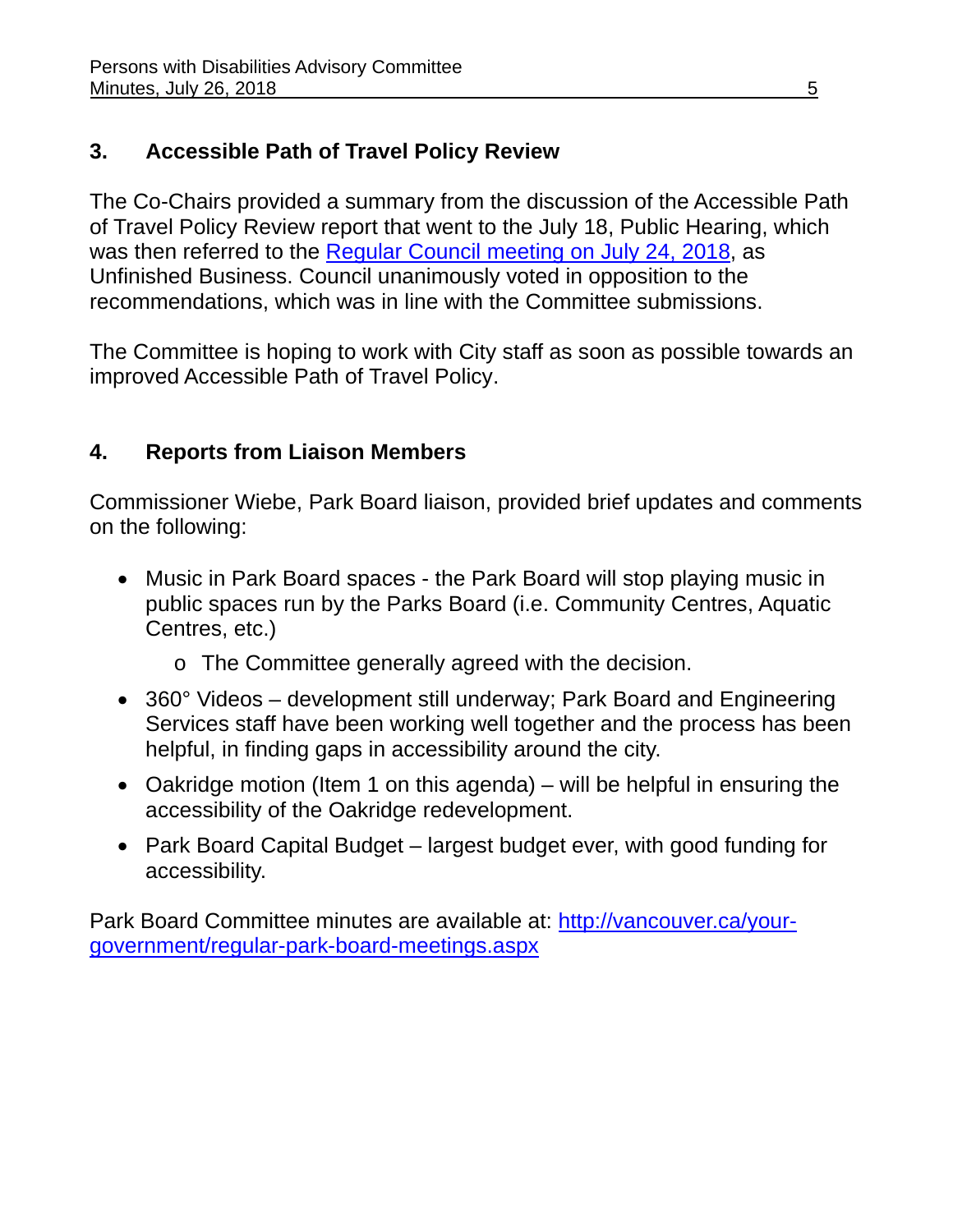# **5. Subcommittee Reports**

# **a) Accessible City subcommittee**

Mary-Jo Fetterly, Chair, Accessible City subcommittee, noted that the subcommittee has had two preliminarily meetings to discuss the Accessible City Strategy.

Ms. Fetterly also provided an update on the Pearson Therapeutic Pool, noting that current plans include a HandyDART drop-off zone that is over 200m from the reception area, (note: HandyDART staff will only accompany passengers up to 50m.) Leanor Vlug agreed to connect with Mary-Jo in terms of wayfinding for the hearing impaired in relation to the pool.

# **b) Housing subcommittee**

Paul Gauthier, Co-Chair Housing subcommittee, noted that Jane Vorbrodt is now a Co-Chair of the Housing subcommittee.

Mr. Gauthier summarized a half-day workshop he attended on the Pearson Dogwood accessible housing, noting it was well attended; Mr. Gauthier agreed to distribute the minutes when available.

# **c) Social Inclusion subcommittee**

Tasia Alexis, Acting Chair, Social Inclusion subcommittee, received a second presentation regarding the Creative City Strategy and noted presenters may be in attendance at a September meeting as well.

Jacques Courteau met with Elections BC to film a demonstration of how the accessible voting machines work; however, elections staff present for the video were unsure how to operate the machine, and Mr. Courteau found the video's proposed narrative a bit confusing. This was worrisome for the Committee as the municipal election is less than three months and the promotional material would likely need be finalized very soon.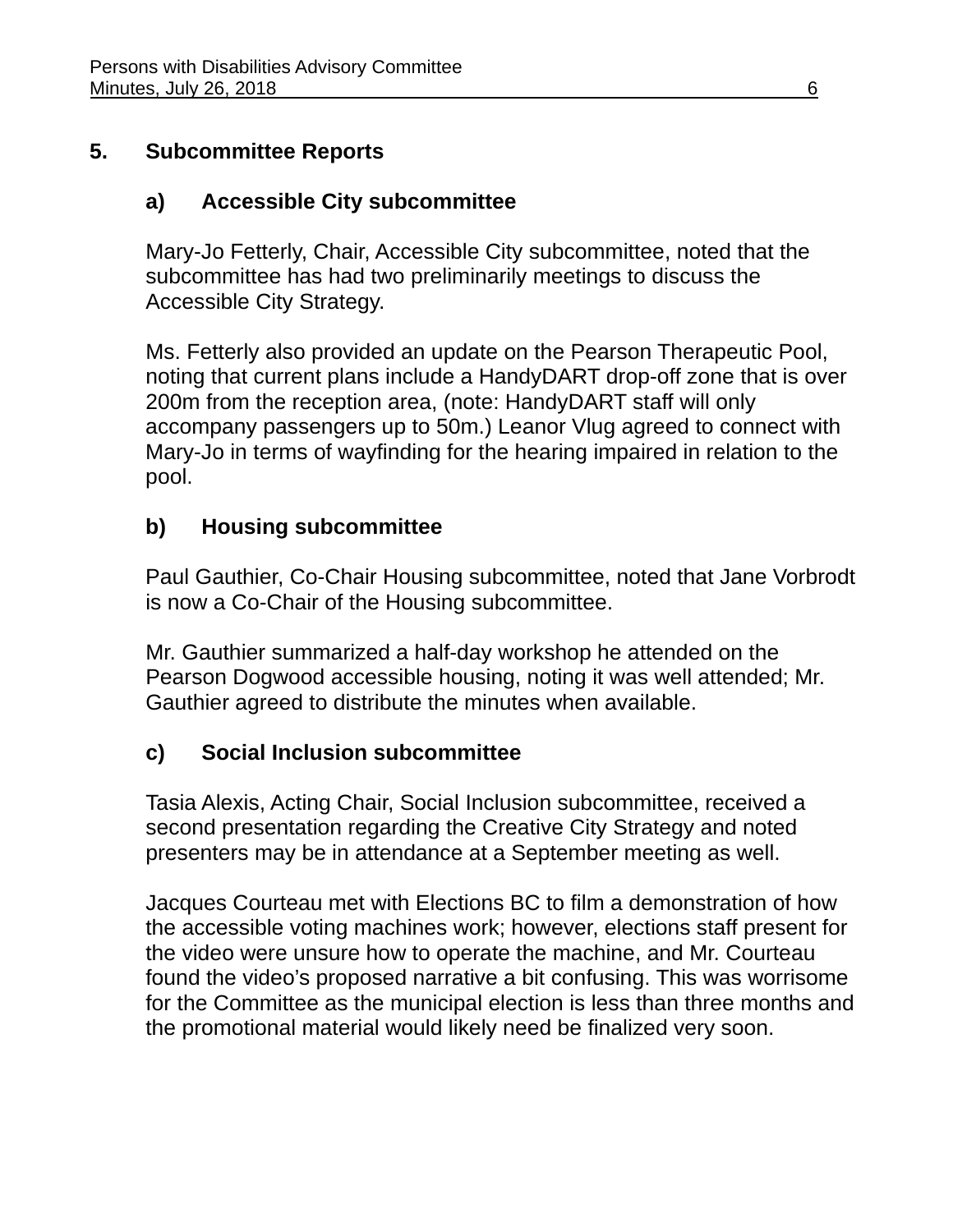# **d) Transportation subcommittee**

Mr. Banthia, Chair, Transportation subcommittee, summarized a meeting between himself, Mr. Courteau, Ms. Brown and Ms Mackenrot and representatives from TransLink to discuss concerns raised by PDAC in their letter to TransLink in June, regarding a new service provider for HandyDART. The four were encouraged by TransLink's willingness to engage, and are keeping an eye on the overall process.

Ms. Mackenrot, summarized comments made to Council, on behalf of PDAC, at the July 25 Council meeting, in relation to the Parking By-law Update. It was noted that Council approved the motion, with an amendment to consult further with PDAC.

## **6. Accessibility Strategy**

Paul Storer, Branch Manager, Transportation Design Branch, summarized work currently underway in relation to the Accessible City Strategy, which included an overview of current efforts across the city, noting there are a lot of pieces underway, but no go-to staff person. This overview will assist in providing a scope of what needs to happen, and how to move the strategy forward. Mr. Storer proposed two potential dates to bring a report to Council, both with pros and cons. The Committee agreed September (as opposed to December), would be best to provide a broad scope and overview to Council, as well as preliminary asks for resources in order to get the strategy underway.

The Committee agreed to utilize the August Working Session to collaborate with groups Council included in the approved [motion:](https://council.vancouver.ca/20180502/documents/cfsc20180502min.pdf) PDAC, Seniors Advisory Committee and the Persons with Lived Experience. The Committee agreed to hold additional meetings after the August Working Session, with a few point people for the strategy (Mary-Jo Fetterly, Anita Rudolph and Peter Brown), to collaborate with staff developing content for the September report to Council.